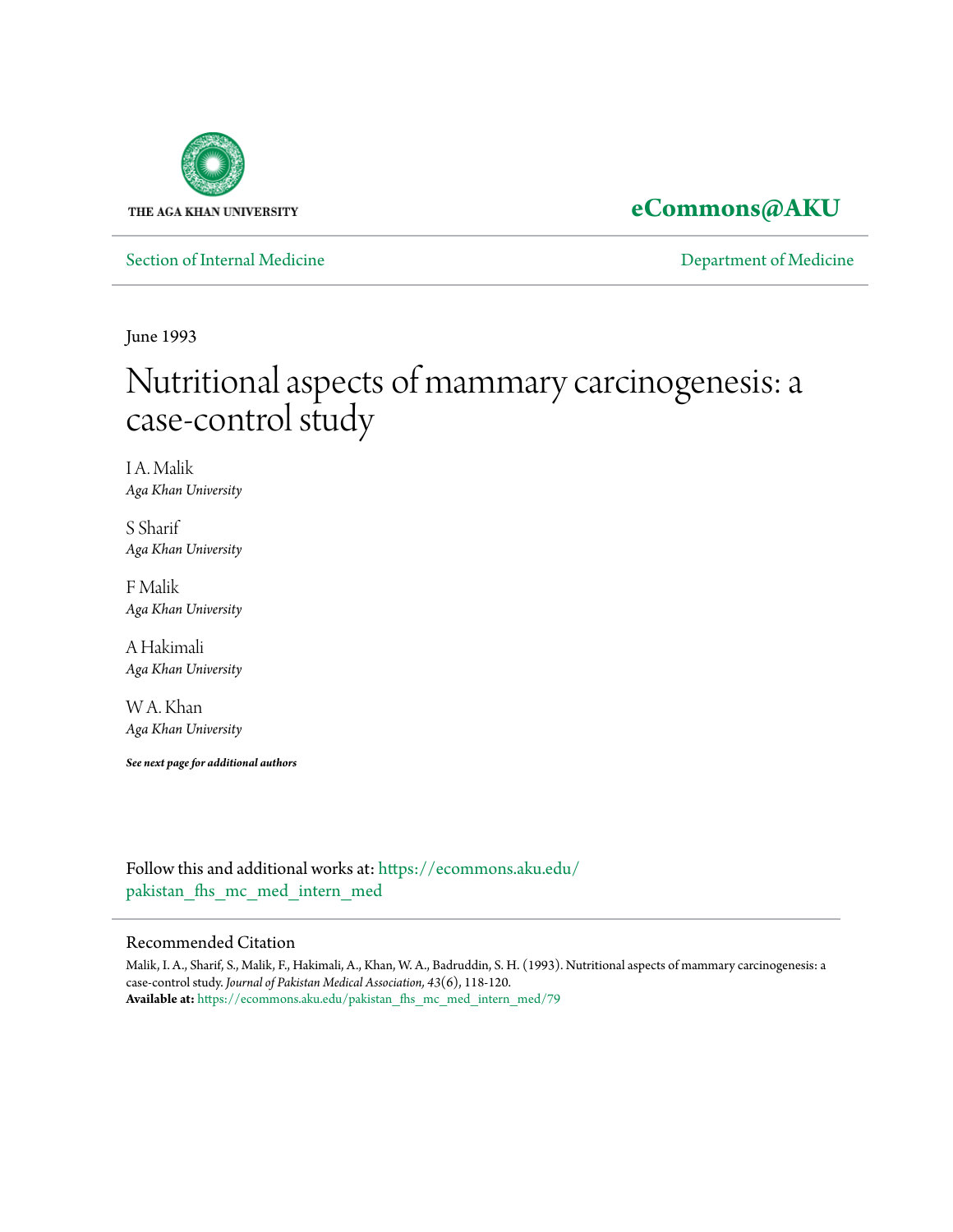#### **Authors**

I A. Malik, S Sharif, F Malik, A Hakimali, W A. Khan, and S H. Badruddin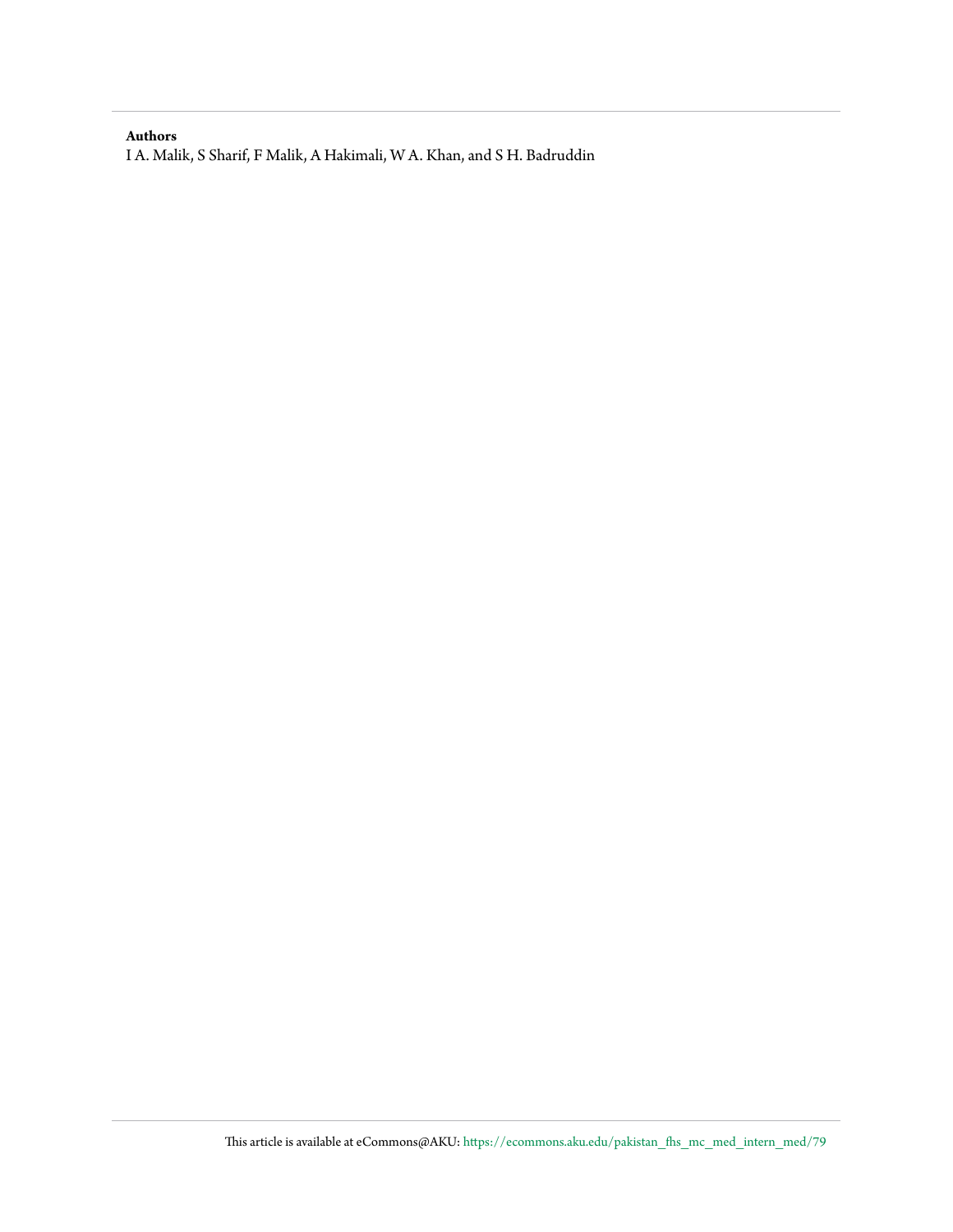# **Nutritional Aspects of Mammary Carcinogenesis: a Case-Control Study**

Pages with reference to book, From 118 To 120 Imtiaz A. Malik **(** Departments of Medicine, The Aga Khan University Hospital, Karachi. **)**  Shabana Sharif, Farah Malik, Azra Hakimali, Wajahat A. Khan, Salma H. Badruddin **(** Department of Medicine, The Aga Khan University Hospital, Karachi. **)** 

#### **Abstract**

Dietary factors are believed to play an important role in mammary carcinogenesis. International correlations, case-control and cohort studies hove associated the incidence and mortality from breast cancer with high fat consumption in the form of meat, gravy and dairy products. Most of these studies have been conducted in the developed countries. Due to paucity of data from developing countries, we conducted a case-control study to evaluate the role of nutritional factors in mammary carcinogenesis. This prospective study was conducted in the oncology clinic at a university hospital. On a detailed questionnaire, information was collected from 80 patients with histologically proven breast cancer (cases) and 80 normal healthy subjects (controls). Information was collected on several patients characteristics as well as intake of 44 different food items. Special care was taken to exclude any recent changes in diet, induced in cases since learning the diagnosis of breast cancer. Interviews were conducted by the same interviewer and lasted approximately 20 minutes. Analysis of data reveal no significant difference in patients characteristics between cases and controls. Similarly, no significant difference was found in the intake of most dietary items including meat and dairy products. However, a significant difference was observed in the consumption of fish, vegetable and fruits (P=0.05). We conclude that our study fails to support the fat-breast cancer hypothesis. It also suggests a potential role of other dietary items such as fish, vegetables and fruits in mammary carcinogenesis (JPMA 43: 118, 1993).

#### **Introduction**

There is a marked geographic variation in the incidence of breast cancer. Incidence rates are generally higher in more industrialized countries with the notable exception of Japan. Japan, China and some Afro-Asian countries have the lowest rates<sup>1</sup>. Results of studies on Japanese migrants to Hawaii indicate that Japanese-Americans have incidence rates intermediate between those of Japan and the United States and at younger ages their rates closely resemble those of America rather than Japan<sup>2-4</sup>. Similar shifts in incidence rates have been shown for Chinese migrants to the United States as well as for Blacks<sup>1,5</sup>. These dramatic changes can best be explained by the influence of environmental factors. One of the most important environmental factors is diet. Changes in the incidence of breast cancer after migration and the rising incidence of breast cancer in Japan since the fifties, can be correlated with increasing westernization of their traditional diet<sup>6</sup>. Similarly Eskimo women who originally had a very low incidence of breast cancer have rising incidence rates that correlate with dietary patterns becoming more westernized<sup>7,8</sup>. Many international correlations, case-control and cohort studies have been carried out to evaluate the influence of dietary factors on mammary carcinogenesis<sup>9-15</sup>. Most of the casecontrol studies have been reported from more affluent societies. In Pakistan, breast cancer is the commonest malignancy in females<sup>16</sup>. Due to the magnitude of this problem and paucity of data from under-developed world, we conducted a case- control study of nutritional factors in mammary carcinogenesis.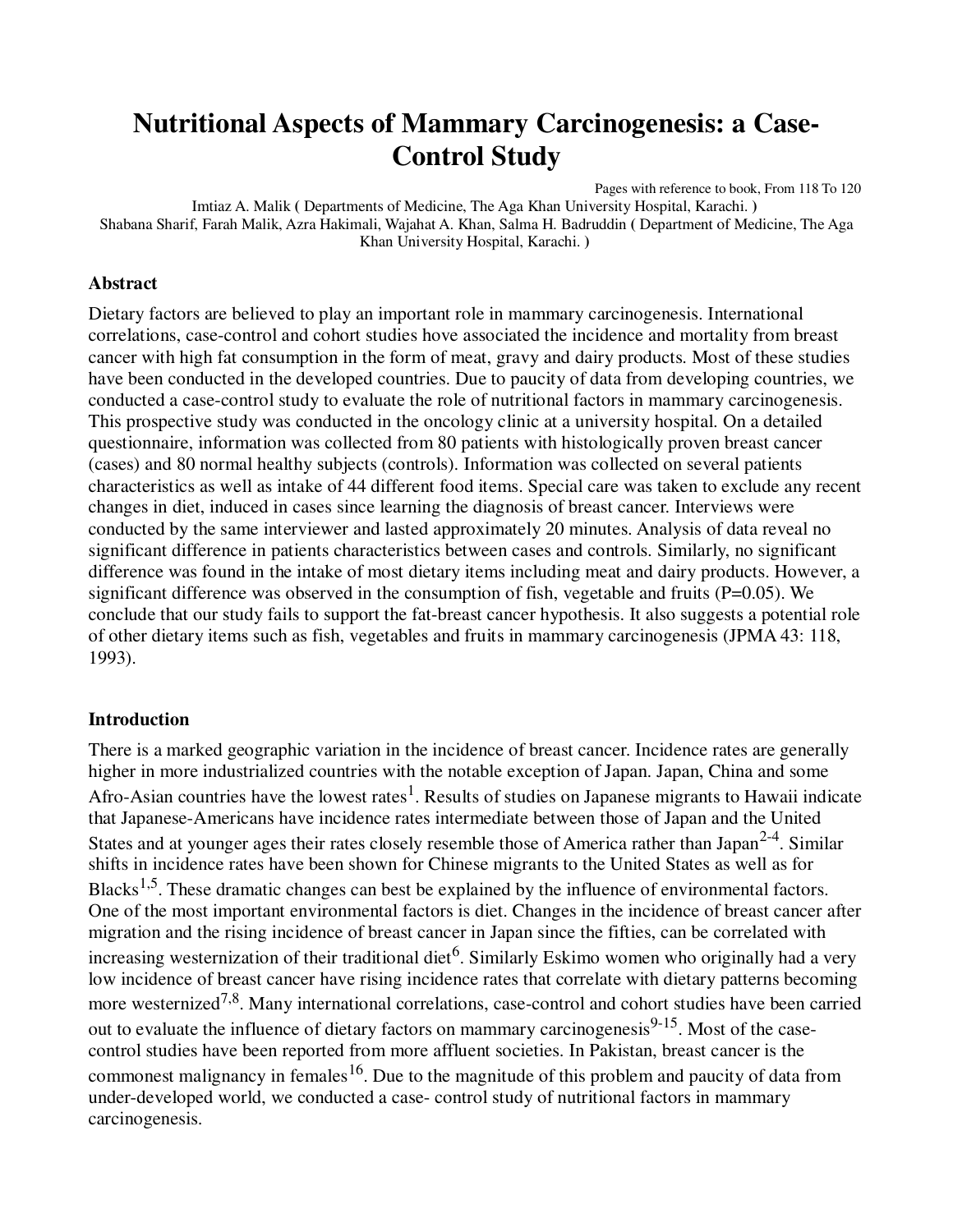#### **Patients and Methods**

The study was conducted on eighty females with histologically proven breast cancer. Controls were eighty females matched for age, socio-economic status and menopausal status who were otherwise completely healthy and were visitors to the hospital out-patient clinics. A detailed nutritional questionnaire was used. It includes information about age, surface area, ethnic background, marital status, education, known risk factors for breast cancer, smoking and 44 different food items. Dietary history obtained was of recent past to exclude any changes in the present diet that may have been induced by the disease or the knowledge acquired afterwards. Quantitative assessment of intake was made by explaining standard serving size. Interviews were conducted by the same interviewer to prevent inter-individual variability and lasted for approximately 20 minutes.

#### **Results**

Personal characteristics of the cases and controls are provided in Table I.

| <b>Characteristics</b>    | Cases mean $\pm$ SD | Controls mean $\pm$ SD |
|---------------------------|---------------------|------------------------|
| Age (years)               | $46.6 \pm 11.3$     | $46.8 \pm 10.5$        |
| Weight (kg)               | $65.6 \pm 16.0$     | $64.0 \pm 11.3$        |
| Height (cm)               | $52.5 \pm 8.2$      | 56.8±5.2               |
| Socio-economic status     | %                   | %                      |
| Lower                     | 13                  | 10                     |
| Low <b>er middle</b>      | 5                   | 6                      |
| Middle                    | 41                  | 31                     |
| Upper middle              | 21                  | 30                     |
| Upper                     | 20                  | 23                     |
| Ethnic background         |                     |                        |
| Urdu                      | 55                  | 51                     |
| Gujrati                   | 22                  | 15                     |
| Punjabi                   | 15                  | 19                     |
| Others                    | $\cdot$ 8           | 15                     |
| Occupational status       |                     |                        |
| Housewife                 | 89                  | 90                     |
| Occupied outside the home | 11                  | 10                     |

## Table I. Nutritional aspects of mammary carcinogenesis. Personal characteristics of the cases and controls.

Two groups are well matched for age, height and weight, socio-economic status, ethnic background and occupation and no significant difference exists in any of these parameters. Some of the well known risk factors for getting breast cancer were investigated in the cases as well as controls. Age at menarche, age at menopause, age at first full term pregnancy, number of pregnancies, frequency of lactation and use of estrogens is comparable between the two groups (Table II).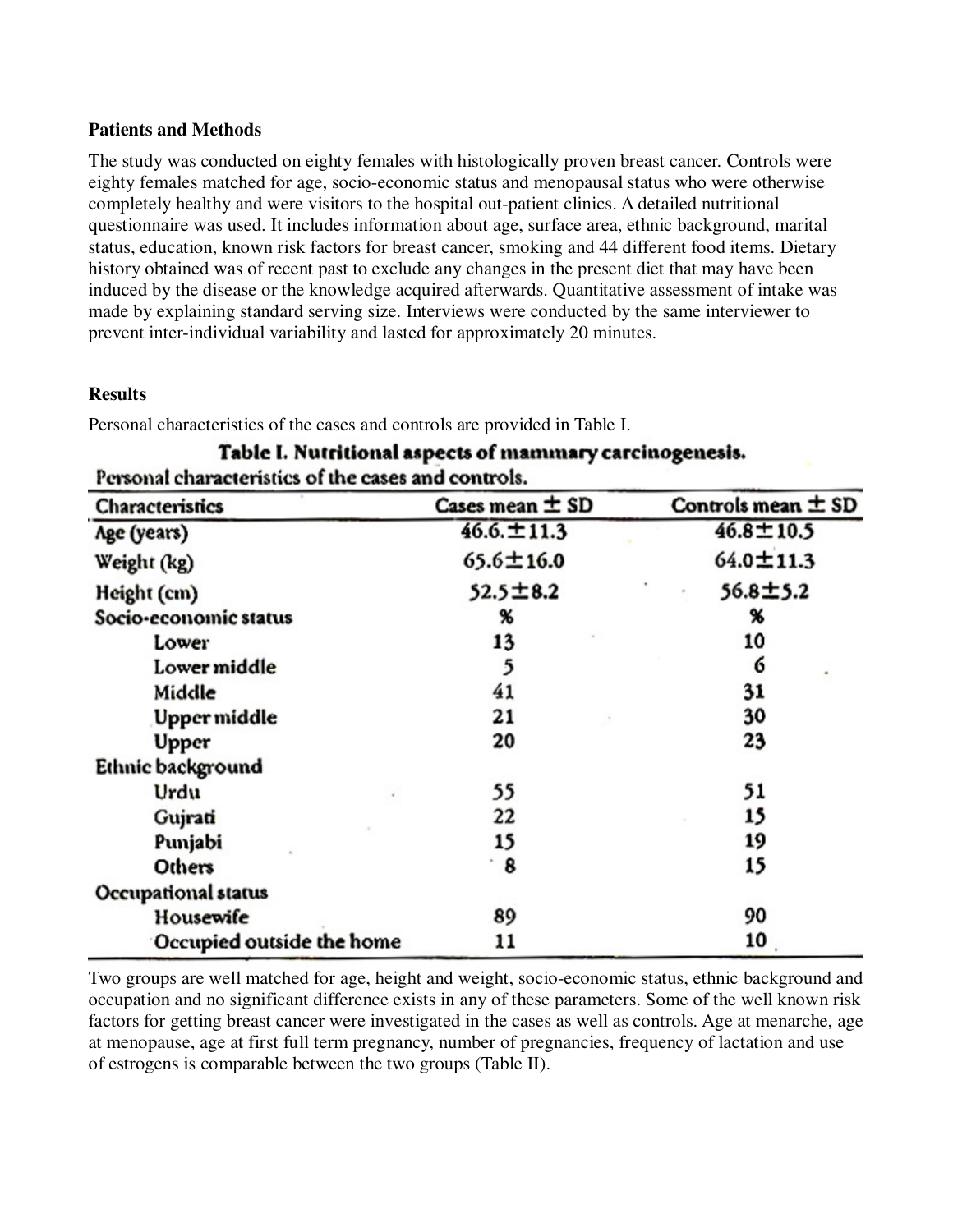| Characteristics            | Cases mean $\pm$ SD | Controls       |
|----------------------------|---------------------|----------------|
| Age at menarche (years)    | $13.0 \pm 2.3$      | $13.2 \pm 2.3$ |
| Age at menopause (years)   | $43.8 \pm 6.0$      | $44.9 \pm 4.9$ |
| Age at 1st pregnancy       | 21.0±5.5            | $20.8 + 5.4$   |
| Number of pregnancies      | $5.6 + 3.9$         | $5.6 + 3.5$    |
| Lactation                  | $16.4 \pm 12.5$     | $14.4 + 9.3$   |
| Usage of estrogens         | 16%                 | 14%            |
| II/O benign breast disease | 30%                 | 8.8%*          |
| Relatives with cancer      | 48.8%               | 30.0%**        |

### Table II. Nutritional aspects of mainmary carcinogenesis. Personal history of cases and controls

#### \*P<0.05  $*$  P<0.05

As expected, two groups are significantly different in the history of prior breast disease and family history of breast cancer (P>0.05). Comparison of the dietary histories revealed no significant difference in the frequency of intake of milk and milk products except more often consumption of dahi/lassi by the controls (P>0.05). Similarly, no significant difference was observed in the intake of meat and meat products. Consumption of fish, however, was significantly different between cases and controls (P>0.05). As compared to cases (12.5%), controls more often ate fish at a frequency of once to twice per week (27.5%). There was a significant difference (P>0.05) in the intake of fruits (except apples) and vegetables between cases and controls. This study suggests that the dietary pattern of the cases and controls did not differ significantly except that controls had a higher intake of fish, vegetables and fruits.

#### **Discussion**

International correlation, case-control and cohort studies have associated the incidence of breast cancer with high fat consumption<sup>9-14</sup>. A significantly increased risk of breast cancer has been shown with increased consumption of milk and dairy products, gravy, beef and pork<sup>15</sup>. Many recent studies however, have questioned the role of fats is causing breast cancer<sup>17-19</sup>. There appears to be no consensus on the role of fats in mammary carcinogenesis<sup>19-23</sup>. Our study fails to correlate fat intake with the occurrence of breast cancer. In our study, decreased intake of fish by cases is an interesting finding. Japanese and Eskimos have some of the lowest rates of getting breast cancer<sup>1,7</sup>. Both consume diets traditionally based on fish and other marine animals. Recent changes in the traditional diet of Japanese and Eskimos have been associated with the rising incidence of breast cancer. These changes may well involve decreased consumption of fish. Some previous case- control studies have shown a negative effect of fish consumption on the incidence of breast cancer<sup>15,24</sup>. Animal studies also indicate that unlike other fats, fish oils inhibit mammary tumorigenesis<sup>25,26-29</sup>. This inhibitory effect on mammary carcinogenesis may be related to the inhibitory effect of fish oils on prostaglandin synthesis<sup>30</sup>. Eicosanoid activity has been associated with the development, aggressiveness, extent and mortality from breast cancer<sup>31,32</sup>. Our study also reveals increased consumption of green leafy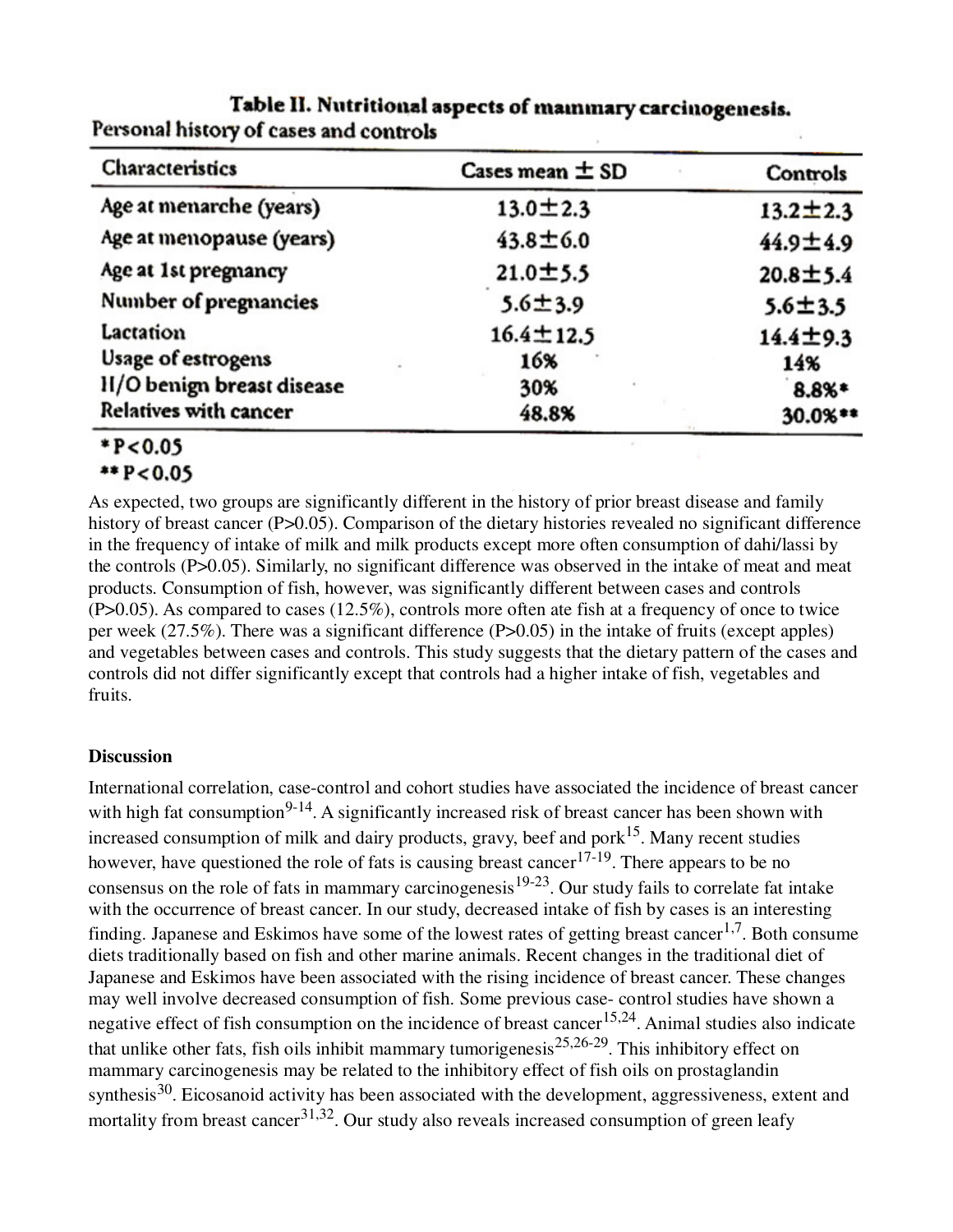vegetables and carotene rich fruits by controls as compared to cases. Many other case-control studies have assessed the relationship between breast cancer and consumption of fruits and vegetables<sup>33-39</sup>. Although vegetables including green leafy vegetables and carotenoids were reported to be protective in some studies<sup>33-35,38,39</sup>, no association was reported by others<sup>40,41</sup>. Iscovich et al also reported a significant protective effect of citrus fruit consumption<sup>33</sup>. In a re-analysis of combined data from nine different studies, Howe et al reported a significant protective effect of fruits and vegetables against breast cancer<sup>43</sup>. It may be that the fruits and vegetables contain desirable chemo-preventive agents<sup>43,44</sup>. They may also be an important source of essential micronutrients, vitamins and minerals. Case-control studies are fraught with many pitfalls<sup>45</sup>. Dietary habits of cases may change after the diagnosis of breast cancer is made. These changes may be induced by the disease, its treatment, or newly acquired knowledge regarding the role of dietary factors in mammary carcinogenesis. In our study, information recorded was not of the present dietary habits but the recent past. This was done specifically to exclude these recent changes. This, however, may create the problem of validity of data based upon recall. It has previously been demonstrated that recall of past diet maybe affected by the present dietary habits. However, reproducibility of recall past diet is acceptable in most of the studies with less than 20 percent variation. We have not yet analyzed the reproducibility of our data, although such a study is in progress at our institution. Breast cancer is the commonest cancer in females. In the United States, more than 150,000 new cases of breast cancer are diagnosed annually and this disease results in approximately 45,000 cancer deaths per year  $46,47$ . The incidence of this disease has increased by almost one percent per year. Presently there are no known methods to decrease this rising incidence. If nutritional factors are indeed casually related to the incidence of breast cancer, dietary changes based upon the findings of this and other similar studies may be a simple and inexpensive way to decrease the incidence of breast cancer.

#### **Acknowledgement**

We are grateful to Ms. Laila for typing the manu script.

#### **References**

1. Waterhouse, 3., Muir, C., Shanmugaratnam, K., Powell, 3. eda. Cancer incidence in five continents. VoL IV. Lyon: IARC Sci. PubI. No.42,1982.

2. Mortality from cancer and other diseasea amongJapaneee in the United States. 3. Natl. Cancer Inst., 1968;40:43-68.

3. Dunn, G.E. Breast cancer among American-Japanese in the San Francisco Bay area. Nstl. Cancer Inst. Monogr., 1977;47:157-60.

4. Buell, P. Changing incidence of breast cancer in Japanese- American wOmen.). NatI. Cancer Inst., 1973; 51:1473-79.

5. Gray, G.E., Henderson, B.E., Pike, MC. Chsngingratio ofbresst cancerincidence rates with age of black femalee compared with white females in the United States. 3. Natl. Cancer Inst., 1980;64:461-63. 6. Hiroyama, T. Epidemiology of breast cancer with special reference to the role of diet Prey. Med., 1978;7:173-95.

7. Shaefer, 0., Hildes, J.A., Medd, L.M., Cameyon, D.G. The changing pattern of neoplastic diseases in Canadian Eskimos. Can. Med. Assoc. 3., 1975;112:1399-1404.

8. Hildes, J.A., Shaefer, 0. The changing picture of neoplastic diseases in tbeweatern and central Canadian Artic (1950-1980). Can.Med. Assoc. 1, 1984;130:25-32.

9. Armstrong, B., Doll, R. Environmental factors and cancer incidence and mortality in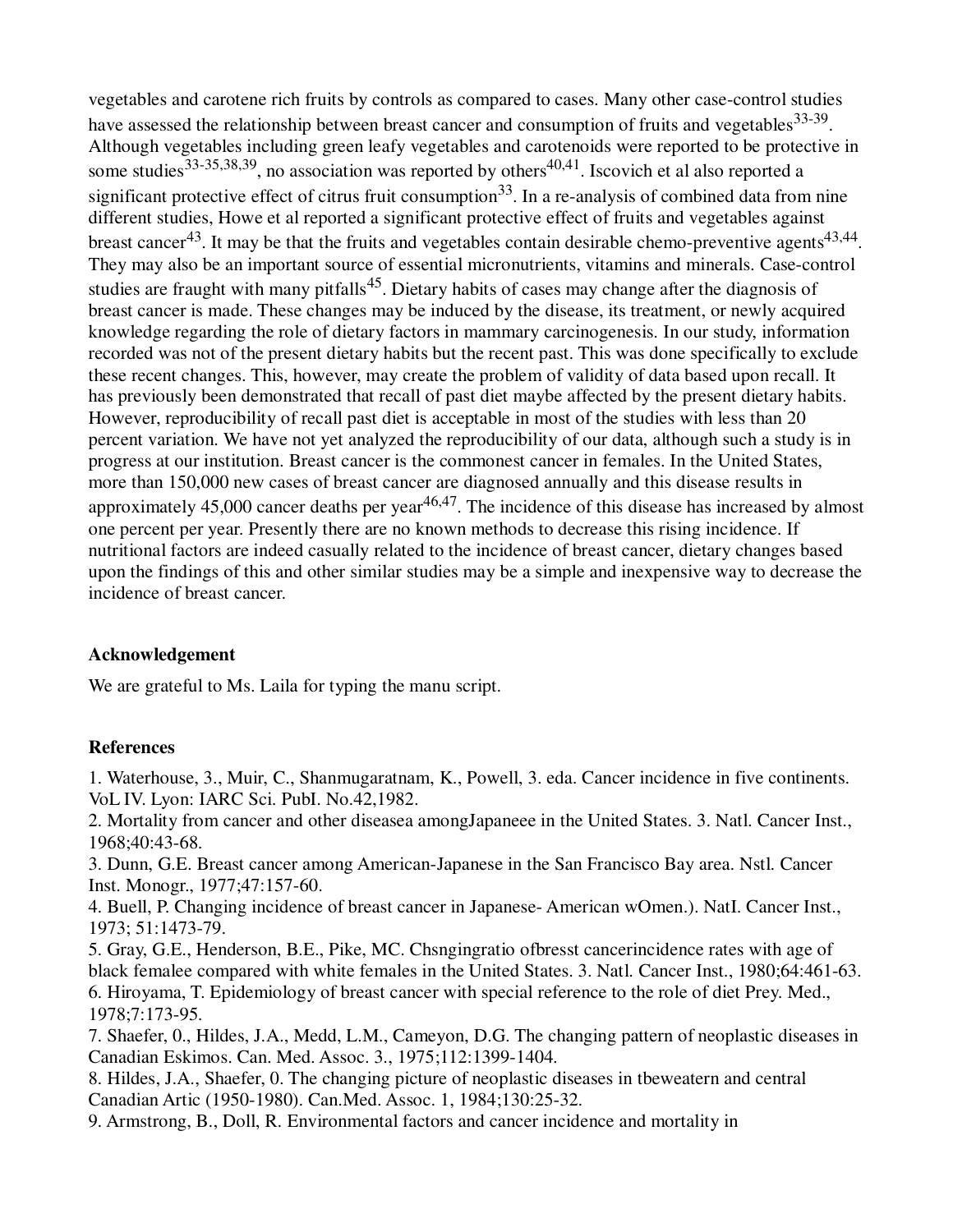differentcountrieswithspecislreferenceto dietatypractices. lnt. 3. Cancer, 1975;15:617-31.

10. Gray, G.E., Pike, MC., Henderson, B.E. Breastcancer incidence and mortality rates in different countries in relation to known risk factors and dietary practices. Br.J. Cancer, 1979;39:1-7.

11. Gaskill, S.P., MeGuire, W.L., Osborn, C.K.. Stern, M.P. Breasteancermortalityand diet in the United States. Cancer Res., 1979;39:3628-37.

12. Kolonel, UN., Hsnkin, J.H., Lee,)., Chu, S.Y., Nomura, A.M.Y., Hinds, M.W. Nutrient intakes in relation to cancer incidence in Hawaii. Br.J. Cancer, 1981;44:332-39.

13. Hirsyama, T. Epidemiology of breast cancer with special reference to the role of diet Prey. Med., 1978;7:173-95.

14. National Research Council, National Academy of Sciences. Diet, Nutrition and Cancer. Washington, DC., National Academy Press, 1982.

15. Hislop, tG., Coidman, A.)., Elwood, J.M., Brauer, 0., Kan, U Childhood and recent eating patterns and risk of breast cancer. CancerDetect. and Prey., 1986;P.47-58.

16. Jafarey, NA., Zsidi, S.H.M. Cancer in Pakistan.). Pat Med. Assoc., 1987;37:178-83.

17. Hirohata, T., Nomura, AMY., Hankin, J.H. et al. An epidemiologic study on the association between diet and breast cancer.). Nati Cancer lnst., 1987;78:595-600.

18. Willett, W.C., Stampfer, M.J., Colditz, GA. et al. Dietaryfstand the riskofbreastcancer. N. Engl.i Med., 1987;316:22-28.

19. Phillips, R.L., Snowdon, D.A. Association of meat and coffee use with cancers of the large bowel, breast and prostate among Seventh Day Adventists: preliminary results. Cancer Res., 1983;43: S. 2403- 8.

20. Pariza, M.W. Dietsry fat and cancer risk: Evidence and research needs. Annu. Rev. Nutr., 1988;8:167-83.

21. Prentice, R.L., Pepe, M., Self, S.G. Dietary fat and breast cancer: a quantitative assessment of the epidemiological literature and a discussion of methodological issues. Cancer Res 1989;261:3147-56. 22. Schstzkin, A., Greenwald, P., Byar, D.P., Clifford, CIt. The dietary fat-breast cancer hypothesis is alive. JAMA., l989;26l:3284-87.

23. Simopoulos, A.P. Diet and health: Scientific concepts and principles. Am.J.Clin.Nutr., 1987;45:1027.

24. Decarli, A.. LaVccehia, C. Environmental factors and cancer mortality in Italy: Correlational exercise. Oncology., 1986;43:116-26.

25. Hayashi, Y., Nagao, M., Sugimura, T. et sI (eds). Diet and nutrition and cancer. Tokyo and Utrecht, Japan ScientificSocieties Press and VNU Sciences Press, BV., 16:P3-345.

26. Jurkowski, U., Cae, W.TJ. Dietary effects of menhaden oils on the growth and membrane lipid composition of rat mammary tumours. J.Natl.Cancer Inst. 1985;74:1145-50.

27. Ksrmsli, R.A., Marsh, 3., Fuchs, C. Effect of omega-3 fatty acids on growth of a rat mammary tumour.J. Natl. Cancer Inst., 1984; 73:457-61.

28. CaroIl, KIt., Brsden, L.M. Dietary fat and mammary csrcinogenesis. Nutr. Cancer, 1985;6:254-9. 29. Karmali, R.A. N-3 fatty acids and cancer.). Intern. Med. Suppl., 1989:225:197-200.

30 Culp BR.. Titus. B.G.. Lant, W.E. Inhibition of prostaglandins biosynthesis by eicosapentaenoic acio. Prostaglsndins, 1979;3:269-78.

31. Karmali, R.A. Review: Prostaglandinsand cancer. Prostaglsndins, 1980;5:11-28.

32. Watson, D.M.A., Kelley, LW., Hawkins, R.A., Miller, W.R. Prostaglandins in humas mammary cancer, Br.J. Cancer, 19S4;49:459-64.

33, Iscovich, J.M., Iscovich, R.B., Howe, G. et al. A case control study of diet and breast cancer in Argentina. lnt.3. Cancer, 1989;44:770.

34. Katsouyanni, K., Trichopoulos, D., Boyle, P. et al. Diet and breast cancer: a casecontrol study in Greece. Int.J.Cancer, 1986;38:815.

35. La Vecehia, C, Decarli, A., Francesehi, S. et al. Dietary factors and the risk of breast cancer. Nut